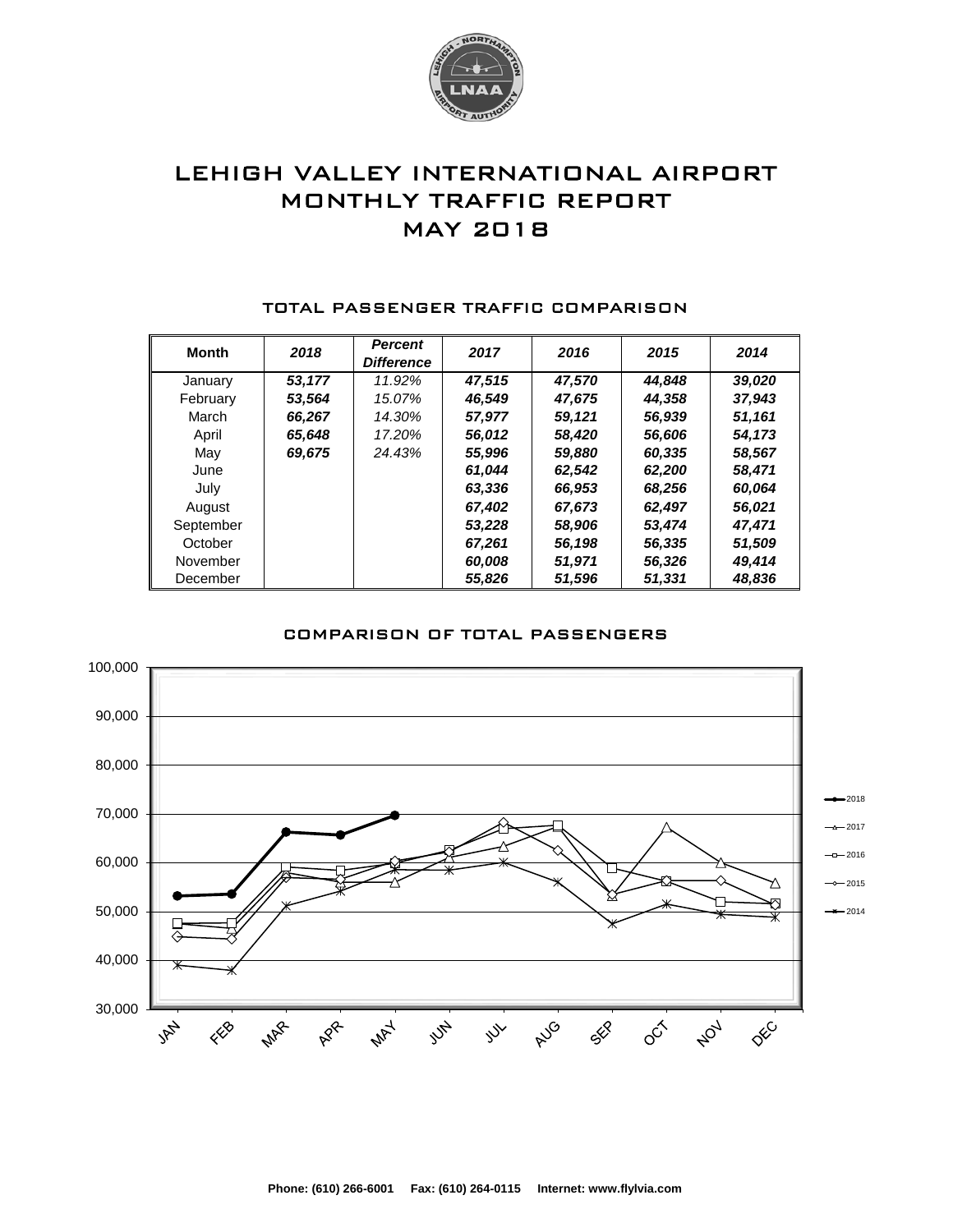## LEHIGH VALLEY INTERNATIONAL AIRPORT (ABE) MONTHLY TRAFFIC REPORT MAY 2018

|                                         |                         | <b>MAY</b> |            |                               |                                     |  | YEAR-TO-DATE |            |                               |                                     |  |
|-----------------------------------------|-------------------------|------------|------------|-------------------------------|-------------------------------------|--|--------------|------------|-------------------------------|-------------------------------------|--|
|                                         |                         | 2018       | 2017       | <b>Increase</b><br>(Decrease) | <b>Percent</b><br><b>Difference</b> |  | 2018         | 2017       | <b>Increase</b><br>(Decrease) | <b>Percent</b><br><b>Difference</b> |  |
| <b>MAJOR AIRLINES:</b>                  |                         |            |            |                               |                                     |  |              |            |                               |                                     |  |
| Passengers                              |                         |            |            |                               |                                     |  |              |            |                               |                                     |  |
|                                         | Enplaned                | 2,744      | 2,170      | 574                           | 26.45%                              |  | 14,205       | 12,164     | 2,041                         | 16.78%                              |  |
|                                         | Deplaned                | 2,850      | 2,238      | 612                           | 27.35%                              |  | 13,678       | 11,466     | 2,212                         | 19.29%                              |  |
|                                         | Sub-total               | 5,594      | 4,408      | 1,186                         | 26.91%                              |  | 27,883       | 23,630     | 4,253                         | 18.00%                              |  |
| <b>REGIONAL AIRLINES:</b><br>Passengers |                         |            |            |                               |                                     |  |              |            |                               |                                     |  |
|                                         | Enplaned                | 31,832     | 25,764     | 6,068                         | 23.55%                              |  | 140,982      | 120,397    | 20,585                        | 17.10%                              |  |
|                                         | Deplaned                | 32,249     | 25,824     | 6,425                         | 24.88%                              |  | 139,466      | 120,022    | 19,444                        | 16.20%                              |  |
|                                         | Sub-total               | 64,081     | 51,588     | 12,493                        | 24.22%                              |  | 280,448      | 240,419    | 40,029                        | 16.65%                              |  |
|                                         | <b>TOTAL PASSENGERS</b> | 69,675     | 55,996     | 13,679                        | 24.43%                              |  | 308,331      | 264,049    | 44,282                        | 16.77%                              |  |
|                                         |                         |            |            |                               |                                     |  |              |            |                               |                                     |  |
| CARGO:                                  | Enplaned                | 9.081.103  | 6,400,993  | 2,680,110                     | 41.87%                              |  | 40,637,157   | 43,872,670 | (3,235,513)                   | $-7.37%$                            |  |
|                                         | Deplaned                | 8,880,473  | 6,551,954  | 2,328,519                     | 35.54%                              |  | 39,299,739   | 43,983,045 | (4,683,306)                   | $-10.65%$                           |  |
|                                         | <b>TOTAL CARGO</b>      | 17,961,576 | 12,952,947 | 5,008,629                     | 38.67%                              |  | 79,936,896   | 87,855,715 | (7,918,819)                   | $-9.01%$                            |  |
|                                         |                         |            |            |                               |                                     |  |              |            |                               |                                     |  |
| <b>CUSTOMS:</b>                         | Entries                 | 18         | 17         |                               | 5.88%                               |  | 68           | 64         | 4                             | 6.25%                               |  |

### MONTHLY AIRCRAFT ACTIVITY

The FEDERAL AVIATION ADMINISTRATION AIR TRAFFIC CONTROL TOWER at LVIA recorded the following aircraft take-offs and landings for the month:

 $\overline{\phantom{0}}$ 

|                          | <b>MAY</b> |       |                 |                   |  | YEAR-TO-DATE |        |                 |                   |  |  |
|--------------------------|------------|-------|-----------------|-------------------|--|--------------|--------|-----------------|-------------------|--|--|
|                          |            |       | <b>Increase</b> | <b>Percent</b>    |  |              |        | <b>Increase</b> | <b>Percent</b>    |  |  |
|                          | 2018       | 2017  | (Decrease)      | <b>Difference</b> |  | 2018         | 2017   | (Decrease)      | <b>Difference</b> |  |  |
| Major Airlines           | 952        | 817   | 135             | 16.52%            |  | 4,200        | 4,074  | 126             | 3.09%             |  |  |
| <b>Regional Airlines</b> | 760        | 865   | (105)           | $-12.14\%$        |  | 3,454        | 3,804  | (350)           | $-9.20\%$         |  |  |
| <b>General Aviation</b>  | 2,405      | 2,156 | 249             | 11.55%            |  | 9,587        | 9,731  | (144)           | $-1.48\%$         |  |  |
| Military                 | 56         | 50    | 6               | 12.00%            |  | 267          | 245    | 22              | 8.98%             |  |  |
| <b>Total Itinerant</b>   | 4.173      | 3,888 | 285             | 7.33%             |  | 17,508       | 17,854 | (346)           | $-1.94\%$         |  |  |
| <b>Total Local</b>       | 2,572      | 3,024 | (452)           | $-14.95%$         |  | 11,046       | 13,969 | (2,923)         | $-20.92\%$        |  |  |
| <b>TOTAL OPERATIONS</b>  | 6,745      | 6,912 | (167)           | $-2.42%$          |  | 28,554       | 31,823 | (3,269)         | $-10.27%$         |  |  |